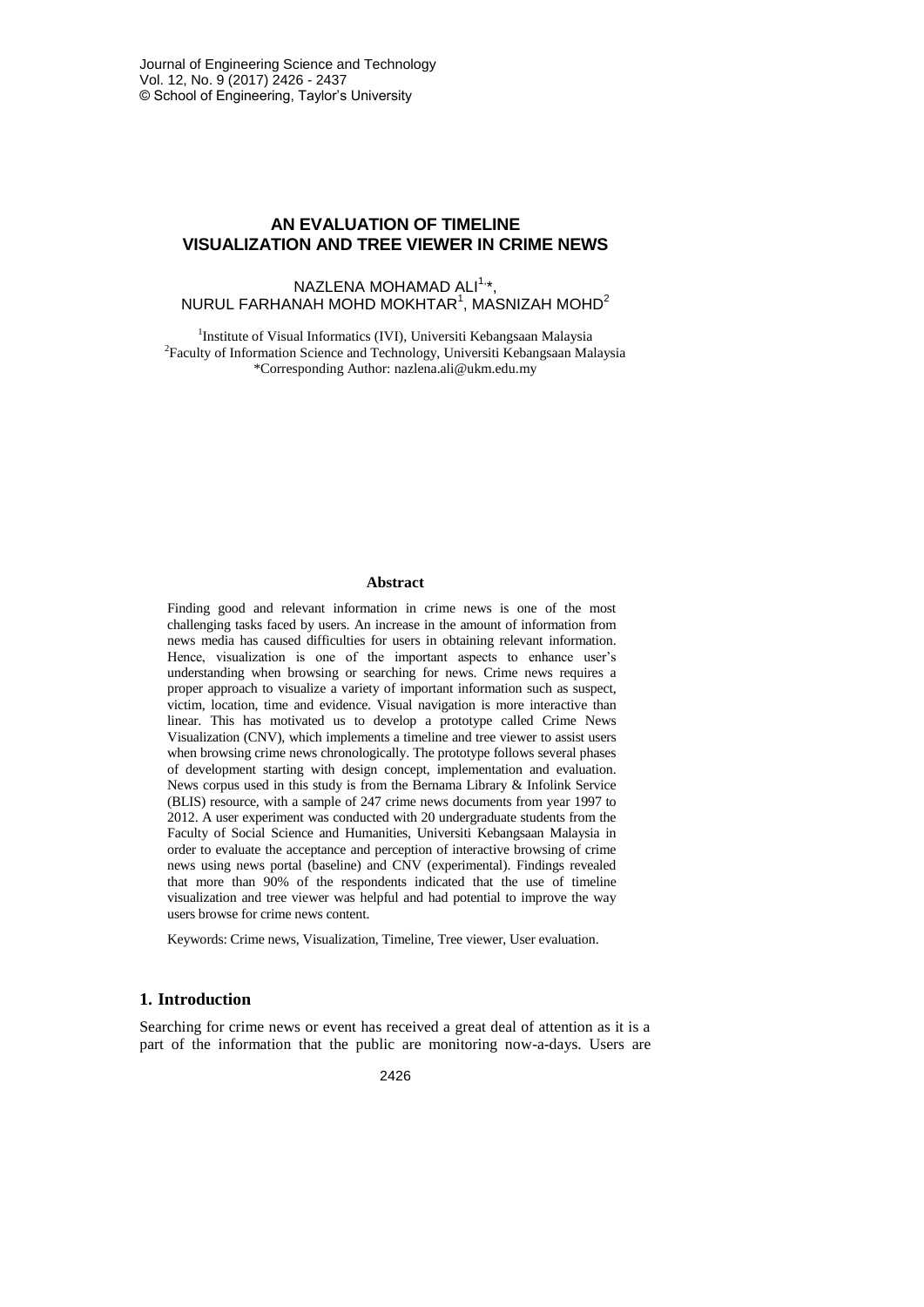interested to follow and seek relevant information about crime such as the chronology, suspect, victim, crime scene and the evidence [1, 2]. Thus, media tends to create public awareness by monitoring and spreading the latest crime news using portals, websites and other online applications. As a result, the public get aware of the crime reported around their residential areas and take essential precautionary steps. Currently, news websites and portals are the main sources of information. Most of these sources do not organise crime news chronologically. Users need to read the news line by line for the full details of a crime and they have to spend extra time in finding relevant news. This has motivated us to develop the CNV prototype that applies timeline and tree viewer visualization techniques. We believe the timeline visualization technique applied in CNV will help users to read and understand crime news chronologically, while the tree viewer visualization technique will provide users with an interactive tree-like structure of the crime details. The tree viewer can also help users to get an overview of the crime news.

This study evaluates user perception over the timeline and tree viewer visualization techniques for crime news. 20 students from the Faculty of Social Science and Humanities, UKM majoring in journalism and criminology studies were selected as the participants in this user evaluation.

# **2. Background Work**

The amount of previous work focusing on timeline and tree viewer features is sparse [1, 2]. Most of the crime news available lacks the ability of presenting a timeline overview to the user. Timeline visualization improves user's understanding of crime news with better representation of crime entities in the news content [3]. Hence, users are able to browse crime news chronologically. This is where we believe that an overview perspective based on the time variables is a highly valued feature in CNV. Therefore, we would like to evaluate user perception of the timeline visualization technique implemented in a prototype called CNV.

Visualization is the process of forming a mental model or mental image of something and involves only human cognitive activities without computer interaction [4, 5]. Data visualization is a tool or method for interpreting image data fed into a computer and for generating images from complex multidimensional datasets [6]. Text visualization is a process to overcome constraints in the form of time and attention to textual content and meaning for analysts without them having to read it in the manner that the text normally requires [7].

In case of crime, people are more concerned about the victims, time and location of the incident and probably the instruments used and the instruments involved [1]. In addition, spatiotemporal crime analyses too have gained public attention [8, 9]. According to Nath [10] a new approach for crime pattern discovery, each record is composed of the many attributes describing the crimes, such as date/time, location, outline, demography and weapon. The crime-related information is then presented using overview and detail techniques. Overview techniques allow the inspection of multiple objects and multiple points in time, whereas a detailed view presents information about a selected object at a selected point in time [11]. Overview and detail visualizations distribute the data either temporally or spatially over two or more views [12].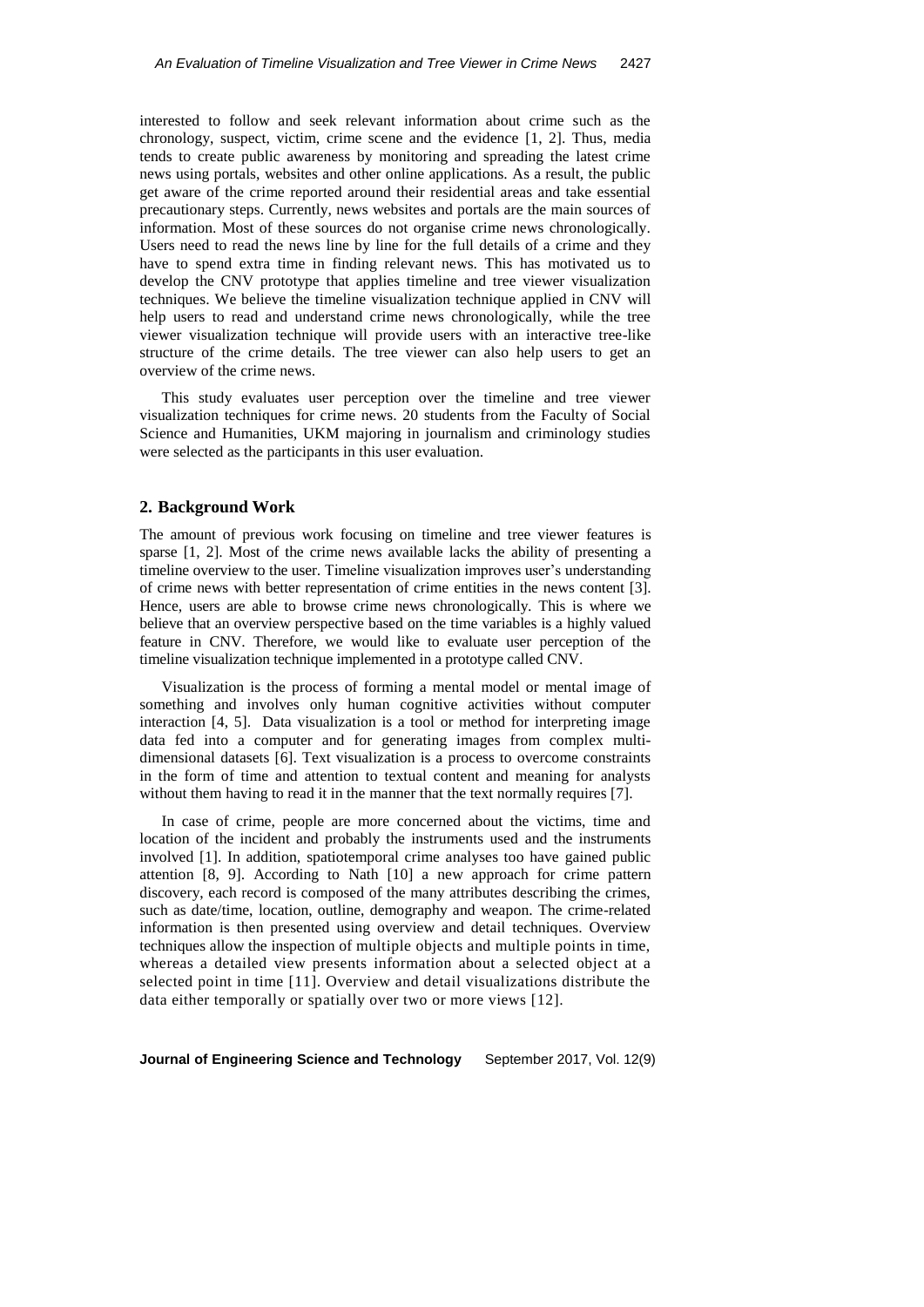Features such as visualization techniques play an important role in the user's interaction and satisfaction. A number of works have been done in applying visualization techniques to crime data. For example, Oakland Crime Spotting (http://oakland.crimespotting.org) provided an exploration tool for crime data. Their system provides a function for panning and zooming a geographical type map representation, and filtering the types of crime. The application also has a feature to dynamically browse both the time and day of a crime and a temporal form of data visualization. Another similar application is the New York Homicides Map (http://projects.nytimes.com/crime/homicides/map). Its interface also provides a geographical map representation to visualize the location of crimes. It has a search function to browse for crimes according to their types, along with a temporal view of crime data. These are just two examples of the many interesting crime news systems with visualization techniques that are available online. The visualization component seems to be an important component in all applications to make it more intuitive and interactive. Furthermore, these applications also support various types of filtering functions, categories and navigation.

However, there is a lack of research that focuses on chronological visualization techniques in current crime news and evaluates user perception of it. Users are instead forced to do a lot of switching between alternative views in an attempt to manually compare crime news content with each other. This is where we believe that timeline visualization would be a highly valued feature by users to enhance their understanding of crime news content.

# **3. Crime News Visualization Prototype**

The main purpose of the Crime News Visualization (CNV) prototype is to allow browsing of textual crime news content in a visual form. CNV provides different way of browsing and an interesting way of representing crime news. It presents crime news content in a visual form using a timeline and tree viewer, also allows users to browse crime news chronologically. The crime content is visualized into a tree viewer that allows the user to get an overview of the crime with interactive functionality.

CNV contains six popular Malaysian high profile crime news cases namely, the Canny Ong, Mona Fandy, Noritta Samsuddin, Nurin Jazlin, Sharlinie Mohd Nashar and Sosilawati. The news corpus used in this study is from the Bernama Library & Infolink Service (BLIS) of the Malaysian National News Agency (BERNAMA) for a sample of 247 crime news documents from year 1997 to 2012. The main interface layout consists of (a) Timeline, (b) News Case List and (c) Tree and News Viewer. Figure 1 shows the main interface of the CNV prototype.

# **3.1. Part a – Timeline**

Part (a) is a timeline view representing the crime news in chronological order as shown in Fig. 2. The mouse-over function allows the user to view events of the crime news at a certain period. The dotted symbol on the timeline represents the news reported at the time. The timeline also shows the crime news pattern.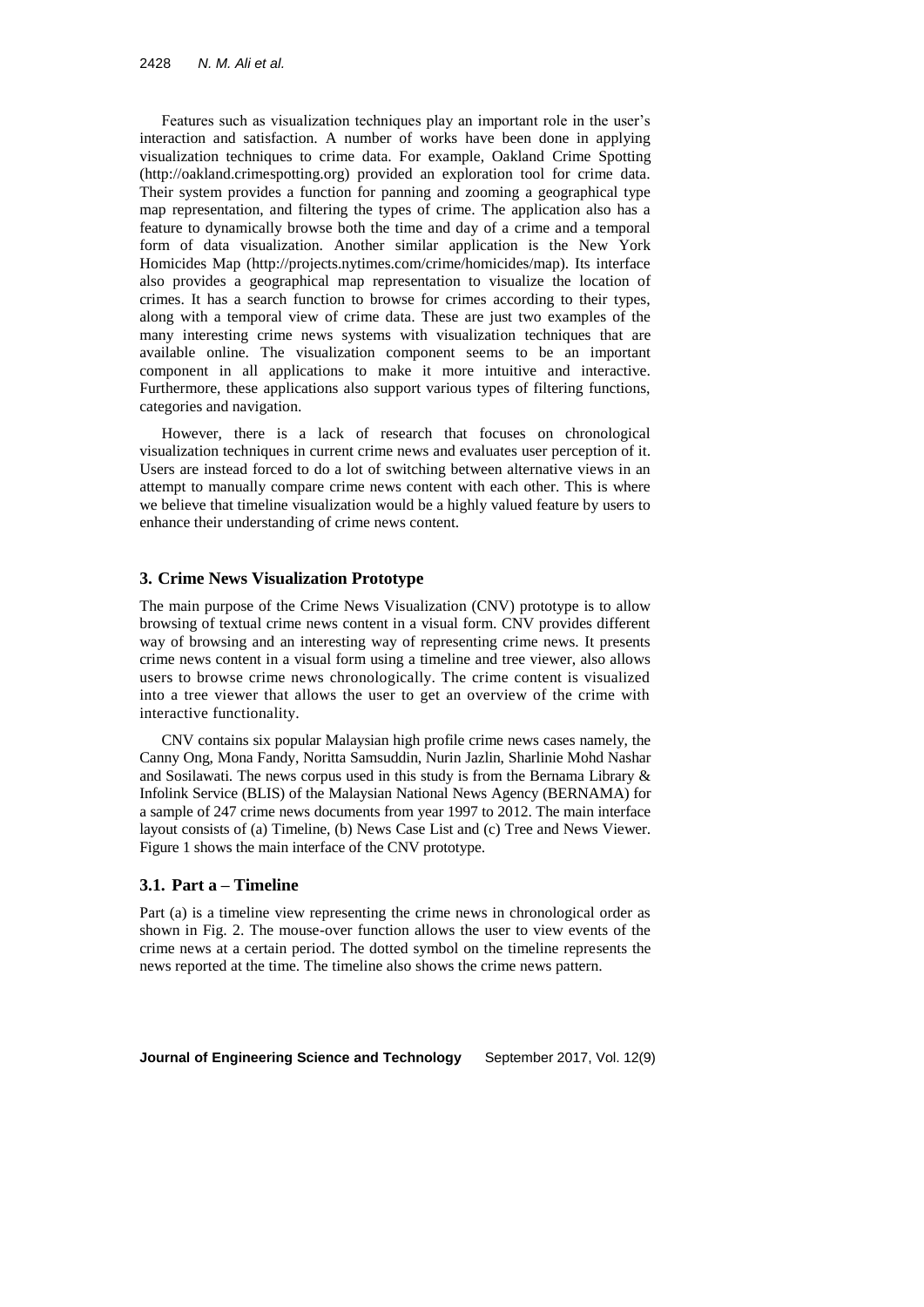

**Fig. 1. Main interface of CNV.**



**Fig. 2. Timeline visualization in CNV.**

# **3.2. Part b – News case list**

News List View shows the navigation tabs for the tree viewer and the news list. The navigation tabs are used to overcome the space limitation problem. Cases such as Canny Ong, Mona Fandy, Noritta Samsuddin, Nurin Jazlin, Sharlinie Mohd Nashar and Sosilawati are listed to make browsing crime topics easier for the user. Additional information was provided in Part (a) and Part (c) of CNV when the user clicked a specific case from this list.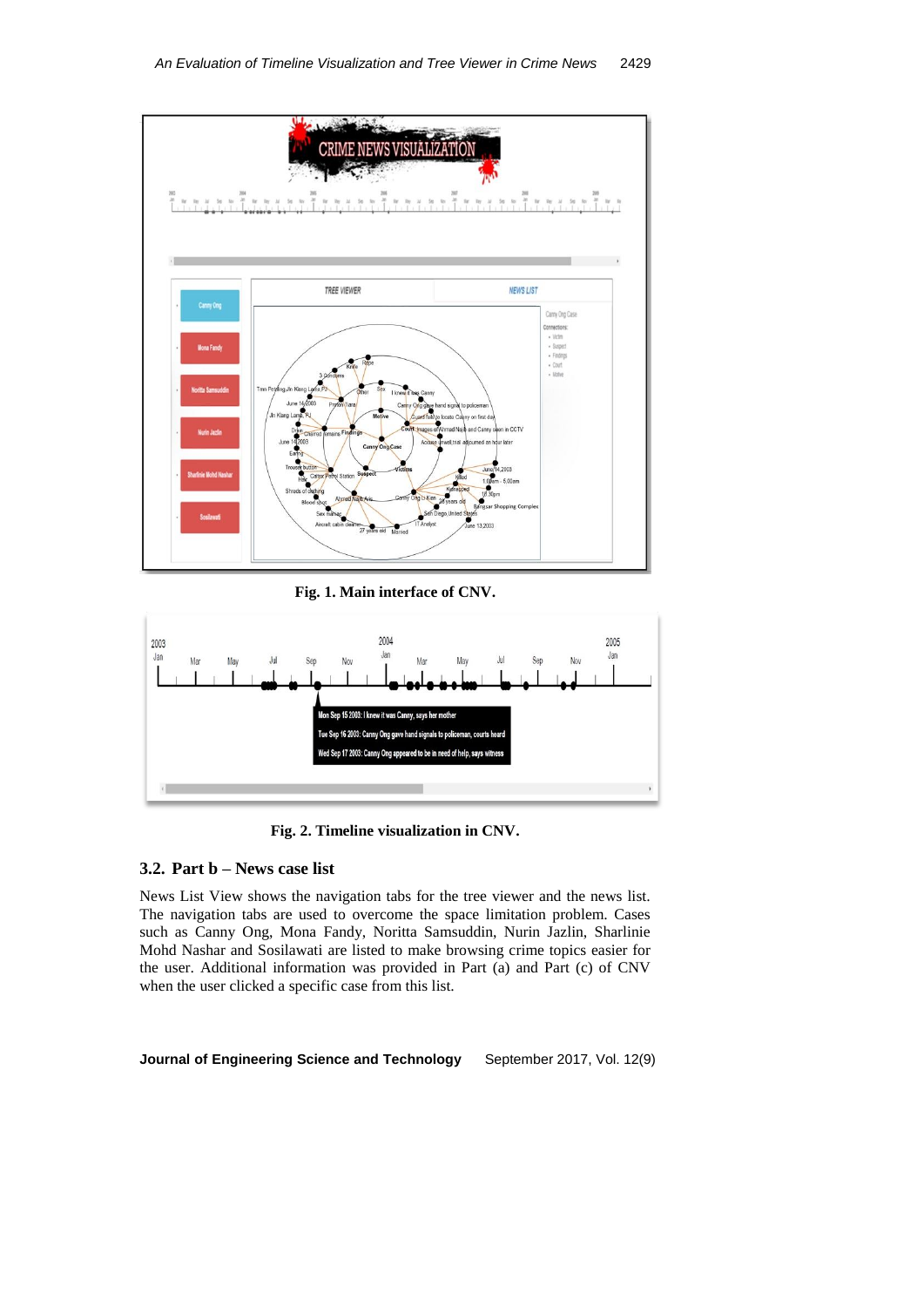# **3.3. Part c – Tree and news list viewer**

Figures 3 and 4 show the interfaces for the navigation tabs for tree viewer and the news list. The tree viewer gives an overview of the criminal case. The facts gathered from the crime news reported are presented in a tree-like structure. The tree viewer allows the user to interact with the tree by panning and zooming in. The information in the tree structure is moveable. The user needs to click the tree node and it will move to the centre.

The news list is the news reported for the criminal case. These are sorted according to the case. All the news is chronologically arranged on the timeline. The user merely needs to mouse over to the timeline and click on the news. They may choose the news from the news list on the left section. The list allows them to read the news content in detail.



**Fig. 3. Navigation tab for tree viewer.**

| LIVL 4<br>Doc 5<br>Doc 6<br>Doc 7<br>Doc 8<br>Doc 9<br>Doc 10<br>Doc 11<br>Doc 12<br>Doc 13<br>Doc 14<br>Doc 15<br>Doc 16<br>Doc 17<br>Doc 18<br>Doc 19<br>Doc 20 | <b>TREE VIEWER</b> | NEWS LIST<br>--- Date: 20-06-2003<br>Author: / SLR AHH PC PETALING JAYA, June 20 (Bernama) -- The disappearance of Canny Ong Lay Kian may soon be settled soon<br>following the arrest of a man at his house in Pantai Dalam at 5.30am today. Selangor CID chief SAC II Abu Bakar Mustafa said the man,<br>27, was a supervisor with a private company that offered plane cleaning services. "We believe he is the prime suspect and that he can<br>help in this case." he told reporters at the Petaling Java Police District headquarters after a special meeting with Kuala Lumpur CID chief<br>SAC II Kamaruddin Mat Desa on the case. "He is under remand today to help in investigations. For now, police have only arrested one<br>person and not three as reported in the media." he said. Meanwhile, Kamaruddin said the three men who were reportedly arrested, had<br>actually helped the police in their investigations. "They were not arrested but came to the police to give their cooperation," he said.<br>However, the men did not reveal their relationship with the victim, he added. Abu Bakar who declined to elaborate further, however, said<br>there may be others involved in the incident. He said the case would be settled once the DNA results is issued. Canny, 28, from the<br>United States was kidnapped at Bangsar Shopping Complex last week. The case was under the investigation of the Kuala Lumpur<br>police. Several days ago, the Selangor police found a Proton Tiara and the charred remains of a woman believed to have been<br>murdered - RERNAMA SLR AHH PC |
|-------------------------------------------------------------------------------------------------------------------------------------------------------------------|--------------------|------------------------------------------------------------------------------------------------------------------------------------------------------------------------------------------------------------------------------------------------------------------------------------------------------------------------------------------------------------------------------------------------------------------------------------------------------------------------------------------------------------------------------------------------------------------------------------------------------------------------------------------------------------------------------------------------------------------------------------------------------------------------------------------------------------------------------------------------------------------------------------------------------------------------------------------------------------------------------------------------------------------------------------------------------------------------------------------------------------------------------------------------------------------------------------------------------------------------------------------------------------------------------------------------------------------------------------------------------------------------------------------------------------------------------------------------------------------------------------------------------------------------------------------------------------------------------------------------------------|
| Doc 21<br>Doc 22                                                                                                                                                  |                    |                                                                                                                                                                                                                                                                                                                                                                                                                                                                                                                                                                                                                                                                                                                                                                                                                                                                                                                                                                                                                                                                                                                                                                                                                                                                                                                                                                                                                                                                                                                                                                                                            |
| Doc 23                                                                                                                                                            |                    |                                                                                                                                                                                                                                                                                                                                                                                                                                                                                                                                                                                                                                                                                                                                                                                                                                                                                                                                                                                                                                                                                                                                                                                                                                                                                                                                                                                                                                                                                                                                                                                                            |
| Doc $24$                                                                                                                                                          |                    |                                                                                                                                                                                                                                                                                                                                                                                                                                                                                                                                                                                                                                                                                                                                                                                                                                                                                                                                                                                                                                                                                                                                                                                                                                                                                                                                                                                                                                                                                                                                                                                                            |
| Doc 25                                                                                                                                                            |                    |                                                                                                                                                                                                                                                                                                                                                                                                                                                                                                                                                                                                                                                                                                                                                                                                                                                                                                                                                                                                                                                                                                                                                                                                                                                                                                                                                                                                                                                                                                                                                                                                            |
| Doc 26                                                                                                                                                            |                    |                                                                                                                                                                                                                                                                                                                                                                                                                                                                                                                                                                                                                                                                                                                                                                                                                                                                                                                                                                                                                                                                                                                                                                                                                                                                                                                                                                                                                                                                                                                                                                                                            |

**Fig. 4. Navigation tab for news list.**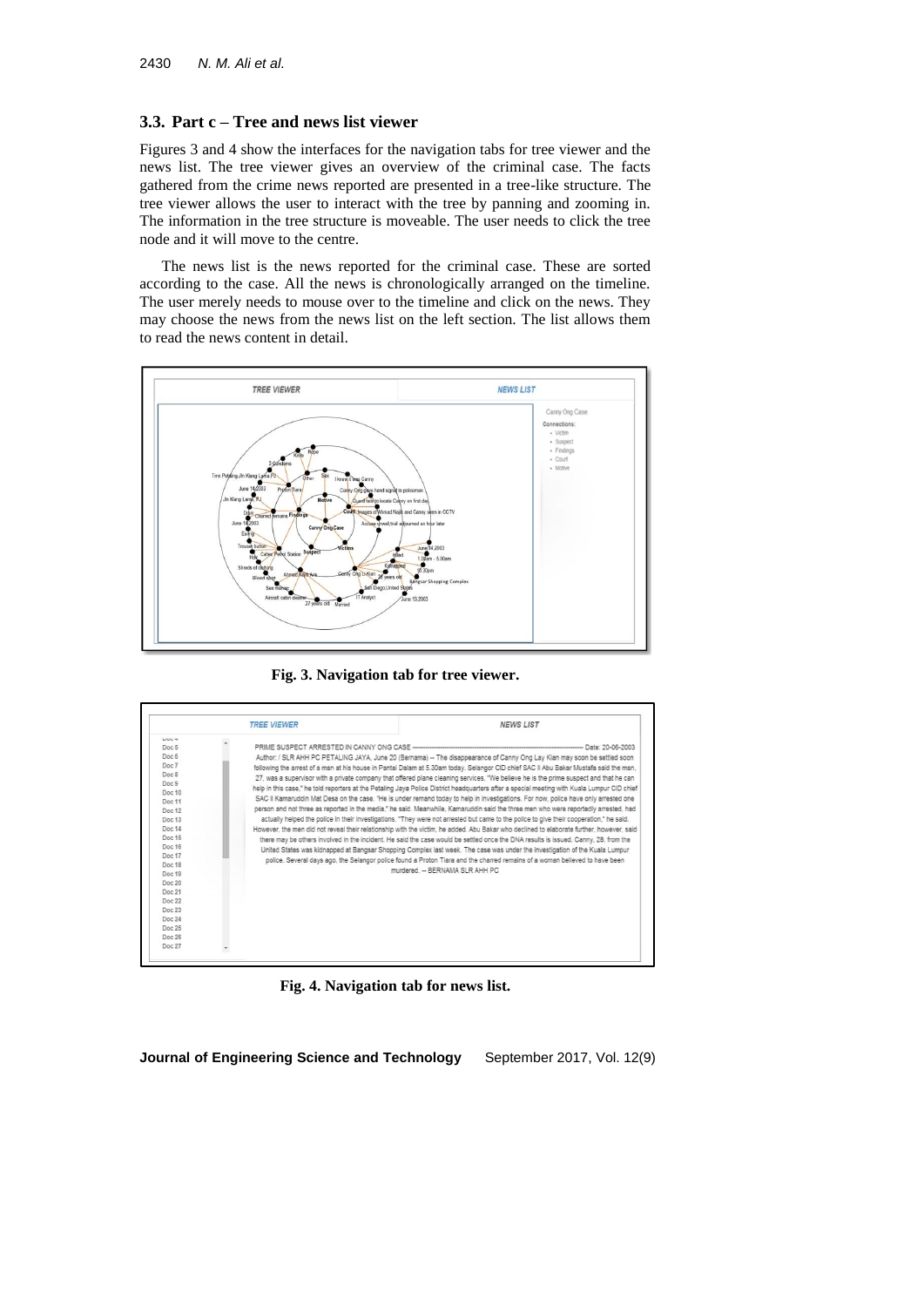# **4. User Experiment**

Questionnaire and observation are ethnographic techniques in the HCI literature today that can be used to better understand end user needs, expectations and their contexts in designing a more usable system [13]. The main objective of this user experiment was to obtain an insight of user perception and opinions of the timeline and tree viewer visualization techniques implemented in CNV prototype. 20 undergraduate students from the Faculty of Social Science and Humanities, UKM were selected. Before the experiment, a brief introduction about CNV and a short demo were given. All the participants were asked to complete an experimental task in 20 minutes. Participants had to complete four tasks using the news portal (http://www.utusan.com.my/) and the CNV prototype as shown in Table 1. The time taken for completing each task was recorded.

| No. | Task                                                                                |
|-----|-------------------------------------------------------------------------------------|
|     | Based on the Noritta Samsuddin case, state the <i>date</i> and <i>place</i> she was |
|     | killed.                                                                             |
| 2   | Name all the <i>six suspects</i> involved in the Sosilawati case.                   |
| 3   | Identify the <i>month range</i> and <i>year</i> where a high number of news pieces  |
|     | were reported for Nurin Jazlin and Sharlinie Mohd. Nashar cases.                    |
| 4   | State the <i>published date</i> for the news below:                                 |
|     | DNA Results Confirm It Is Canny's Body<br>a.                                        |
|     | Mona Fandey, her husband and their assistants were executed<br>$b_{1}$              |

**Table 1. User experiment tasks.**

After the tasks were completed, the participants had to complete a questionnaire. The questionnaire measured comparisons of the tasks using CNV prototype and the online news portal, evaluated the timeline and tree viewer visualization, made comparisons between user perception of CNV prototype and news portal based on the tasks given. The administered questionnaires consisted of four parts as shown in Table 2.

| capic 2. Section and hems or questionnan e. |                                                |  |  |  |
|---------------------------------------------|------------------------------------------------|--|--|--|
| <b>Section</b>                              | <b>Items</b>                                   |  |  |  |
| A                                           | Demographic Information                        |  |  |  |
| R                                           | Part A: News Portal<br>Part B: Task Experiment |  |  |  |
| C                                           | Part A: CNV<br>Part B: Task Experiment         |  |  |  |
| D                                           | <b>Exit Questionnaire</b>                      |  |  |  |

**Table 2. Section and items of questionnaire.**

In this paper, the results will only cover the evaluation of the user perception and usability of the CNV prototype. We categorised the questionnaires into 9 components and have analysed it in Section 5 (Results and Discussion). The components are:

- A. Timeline visualization of the crime progress
- B. Timeline visualization of the date and event
- C. Timeline visualization of the crime news pattern
- D. Tree visualization of an overview of the crime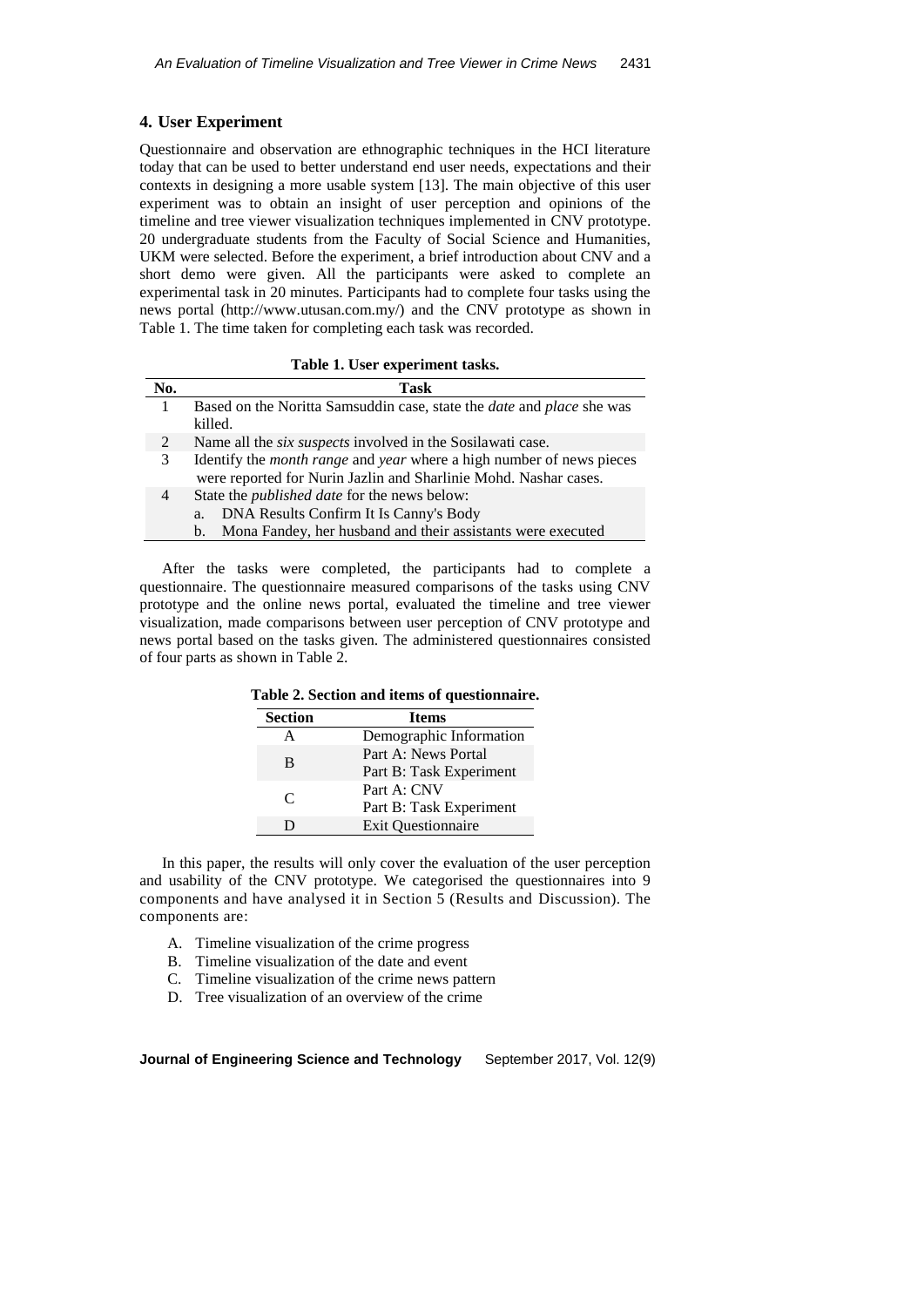- E. Interface consistency
- F. Attractiveness of browsing crime news
- G. Browsing time
- H. The importance of CNV in visualizing crime news
- I. Overall process in CNV

# **5. Results and Discussion**

Based on the demographic information, of the 20 participants (3 males, 17 females), 19 were in the age group of 20-25 years and one was in the age group of 26 and above. Majority of the participants were using the news portal to read the news, 40% (*n=*8) accessed the news portal more than 10 times a month, 25% (*n=*5) accessed the news portal 5-9 times a month, 20% (*n=*4) accessed the news portal 3- 4 times a month and 15% (*n=*3) accessed the news portal 1-2 times a month.

# **A. Timeline visualization of the crime progress**

The first question (Q1) was about timeline visualization for identifying the crime progress. 19 students (95%) stated "Agree" (60%, *n=*12) and "Strongly Agree"  $(35\%, n=7)$  to the item that CNV helps in monitoring crime progress. Meanwhile, there were 11 students (55%) who marked "Agree" to the statement that news portal helps in monitoring crime progress, as shown in Fig. 5. It can be concluded that the timeline visualization feature in CNV helps users to monitor crime progress better as compared to a news portal. One of the participants said, "The timeline feature is absolutely interesting and useful in monitoring crime news".

However, they were a few respondents who rated "Neutral" and "Disagree" for news portal that represents the inability to assist them in carrying out their tasks. This is shown by the findings related to aspects being evaluated in the news portal. One of the reasons for the "Neutral" selection is because respondents are new to the CNV prototype features and the restricted features provided in the news portal.



Note: *y*-axis is frequency number of response; x-axis is perceived as the agreement level

# **Fig. 5. User evaluation of timeline in crime progress between News Portal and CNV. B. Timeline visualization of the date and event**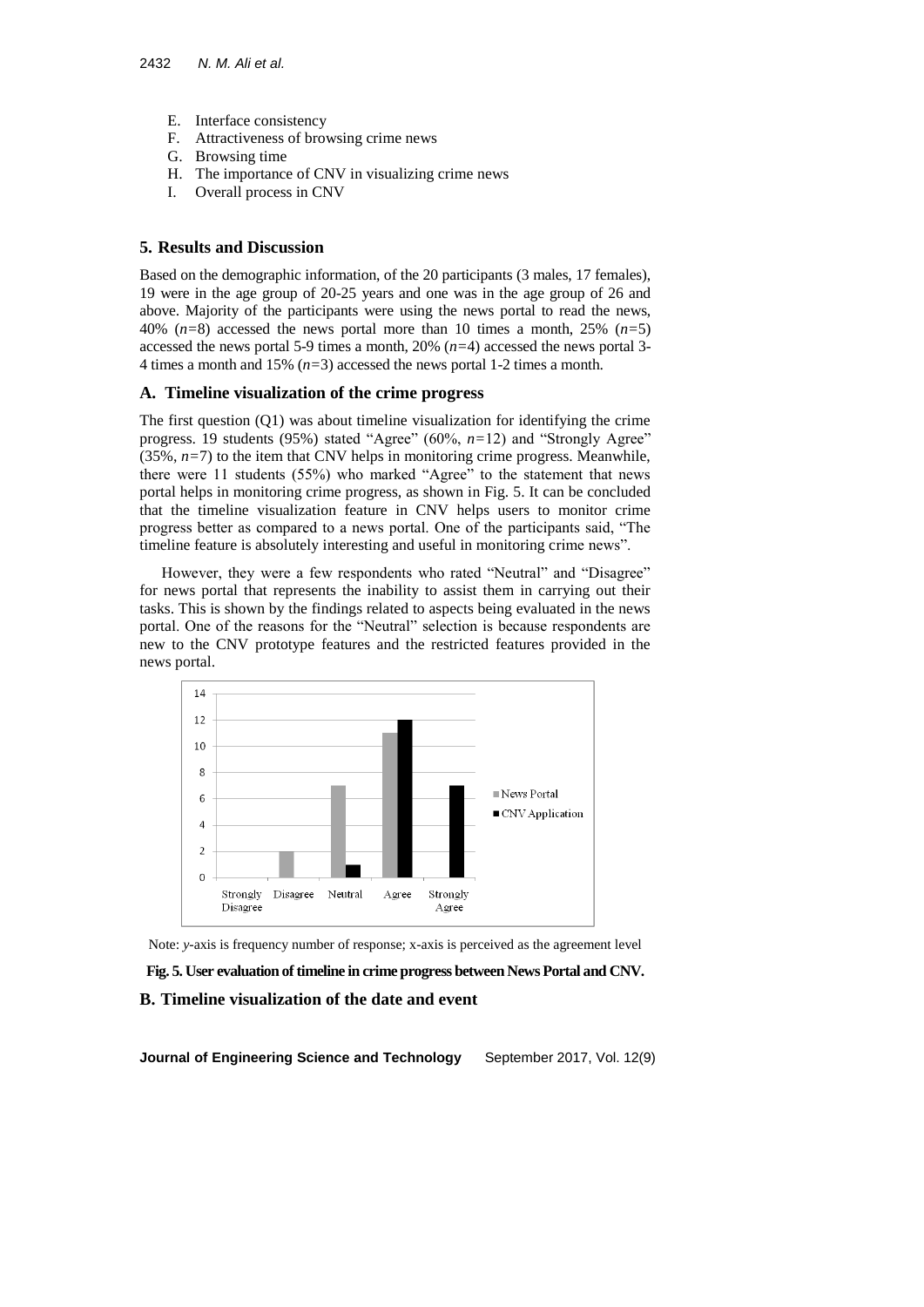The second question (Q2) was about timeline visualization of the date and event of the crime. Findings revealed that 75% (*n=*15) of the students had positive opinions of "Agree" (45%, *n=*9) and "Strongly Agree" (30%, *n=*6) that the timeline visualization in CNV represented the date and the event of a crime clearly. 50% (*n=*10) of the students had positive opinions of "Agree" (45%, *n=*9) and "Strongly Agree" (5%, *n=*1) that the news portal represented the date and event of the crime clearly. From Fig. 6, it can be concluded that the date and the event of the crime in the timeline visualization was represented clearer in CNV as compared to the news portal.



Note: *y*-axis is frequency number of response; x-axis is perceived as the agreement level

#### **Fig. 6. User evaluation of timeline visualization in representing date and event of criminal case between News Portal and CNV.**

# **C. Timeline visualization of the crime news pattern**

The third question (Q3) was about the timeline helping the user to compare the crime news reporting pattern. It was found that 85% (*n=*17) of the students had positive opinions of "Agree" (60%, *n=*12) and "Strongly Agree" (25%, *n=*5) that the timeline visualization in CNV helped them compare the crime news reporting pattern. 35%  $(n=7)$  of the students stated "Agree" about the news portal helping them to compare the crime news reporting pattern. It can be concluded that the timeline visualization helped the users to compare the crime news reporting pattern, as shown in Fig. 7.

# **D. Tree Visualization for overview of the crime**

The fourth question (Q4) was about the tree viewer providing an overview of the crime. Findings revealed that 85% (*n=*17) of the students had positive opinions of "Agree" (60%,  $n=12$ ) and "Strongly Agree" (25%,  $n=5$ ) that the tree viewer helped them get an overview of the crime (as shown in Fig. 8). In addition, students also provided positive and negative opinions about the tree viewer. They felt that the tree browser had an interesting design and made browsing faster. Some of the students faced difficulty with the font of the information in the tree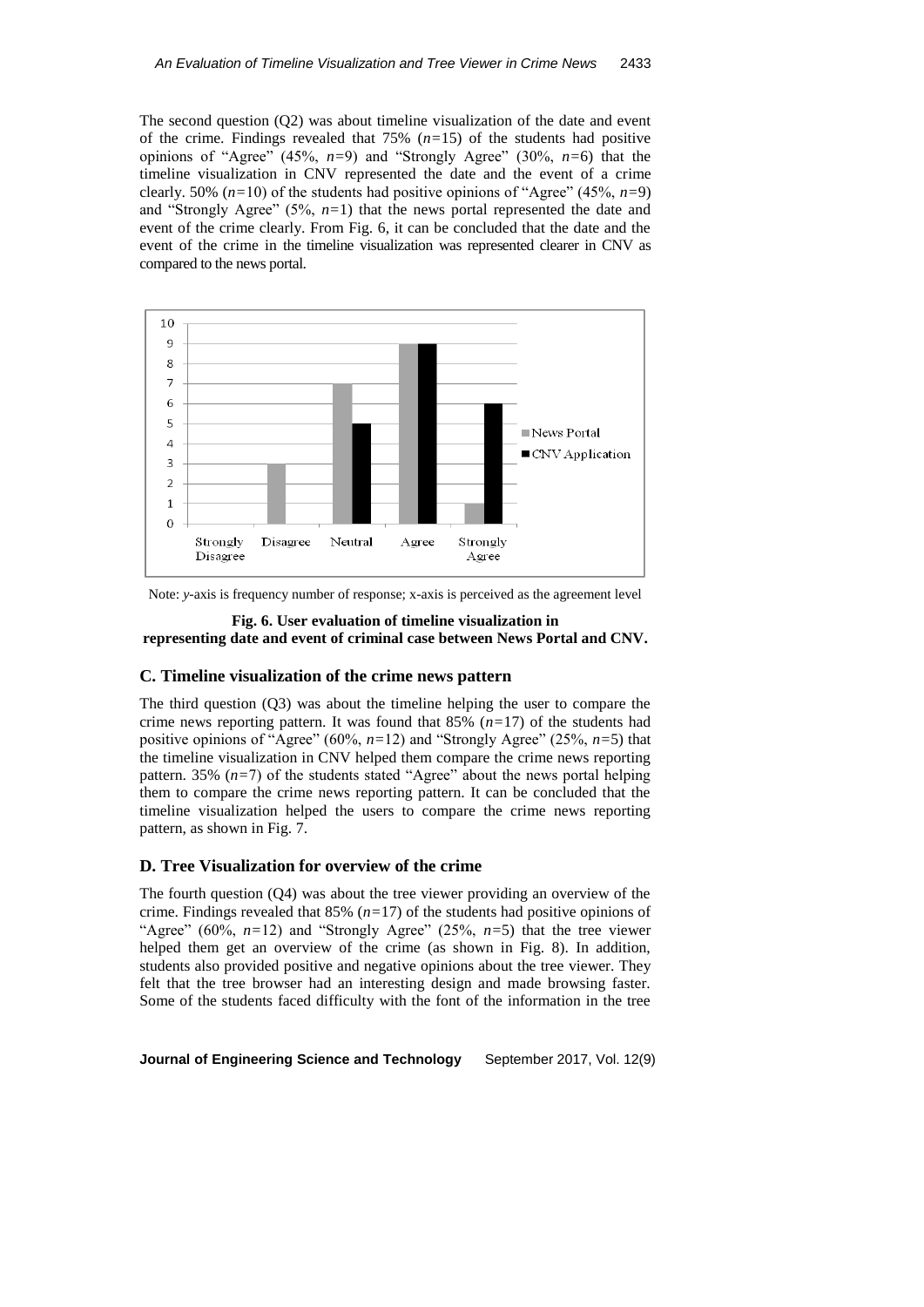graph. The font was too small and the black background for the tree viewer made the information blurry. Feedback received from the students was very important and should be considered for the improvement of the CNV prototype.



*Note: y-axis is frequency number of response; x-axis is perceived as the agreement level* 



**Fig. 7. User evaluation of timeline visualization in comparing crime news reporting pattern between news portal and CNV.** 

*Note: x-axis is frequency number of response; y-axis is perceived as the agreement level* 

**Fig. 8. User evaluation of tree visualization in providing overview of crime news in CNV.** 

# **E. Interface consistency**

The fifth question (Q5) was about interface consistency. It was found that 80%  $(n=16)$  of the students had positive opinions of "Agree" (65%,  $n=13$ ) and "Strongly Agree" (15%, *n=*3) with the statement 'System interface is consistent'. Based on user observation, they had become familiar with user interface elements such as the three parts of CNV (A, B, C) when performing the tasks. It was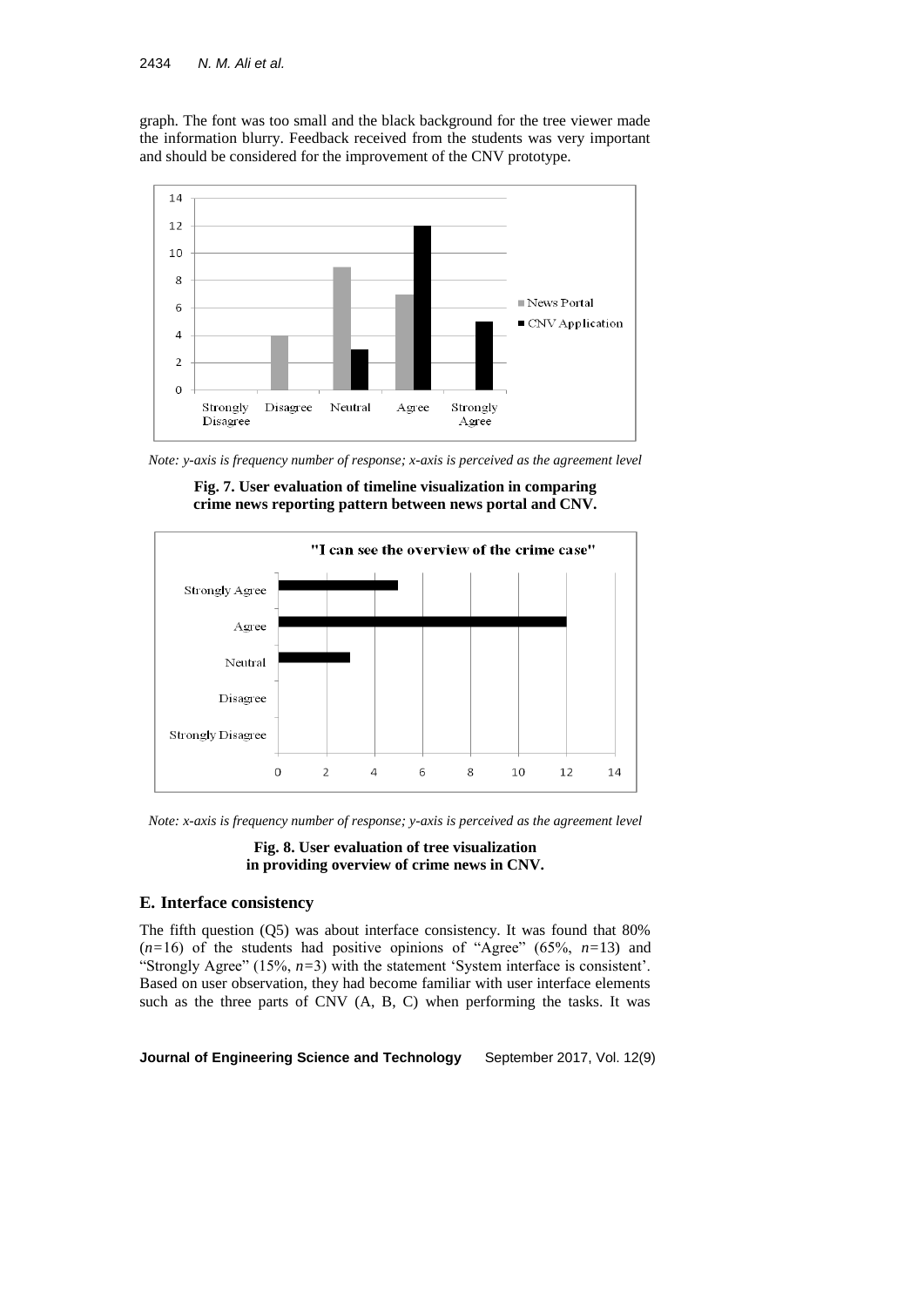observed that users had a consistent interaction when performing the tasks in CNV compared to the news portal. Based on the results, it can be concluded that the CNV interface design is consistent.

### **F. Attractiveness of browsing crime news**

The sixth question (Q6) was about the attractiveness of browsing crime news. Findings revealed that 90% (*n=*18) of the students had positive opinions of "Agree" (45%, *n=*9) and "Strongly Agree" (45%, *n=*9) with the statement 'CNV prototype provides an interesting way of browsing crime news'. This finding supports the assumption that the CNV prototype provides an interesting way of browsing crime news to users.

# **G. Browsing time**

The seventh question (Q7) was about the time consumed by browsing. The time given for completing the experimental tasks was 20 minutes. Based on the time recorded during the experiment using the CNV prototype, it was found that 35% (*n=*7) of the students completed the experimental task in less than 5 minutes and 65% (*n=*13) of the students completed the experimental task in a range of 5 to 10 minutes.

It was found that only 10% (*n=*2) of the students completed the experimental task in a range of 5 to 10 minutes using the news portal.  $60\%$   $(n=12)$  of the students completed the experimental task in a range of 10 to 15 minutes and 30% (*n=*6) of the students completed the task in more than 15 minutes.

Most of the students took longer to complete the experimental task because the news in the news portal was unorganised. They used the search box to browse the crime news but it appeared in the listing of the news. Users read the news in detail to find out the content of the case. From the results, it can be concluded that the CNV prototype shortens the browsing time required by users.

# **H. Importance of the CNV prototype in visualizing crime news**

Q8 was about the importance of CNV prototype in visualizing the crime news. It was found that 95% (*n=*19) of the students had positive opinions of "Agree" (75%, *n=*15) and "Strongly Agree" (20%, *n=*4). Based on this, it can be concluded that the students found that the timeline and tree viewer visualization techniques used in the CNV prototype to be important as these techniques made them aware of the crime news content.

# **I. Overall process in the CNV prototype**

Q9 was about user understanding of the overall process in the prototype. We found that 90% (*n=*18) of the students provided positive opinions of "Agree" (55%, *n=*11) and "Strongly Agree" (30%, *n=*6). They understood the overall process in the prototype and felt that CNV had presented the contents of the crime news interestingly using the timeline and tree viewer features. Below are some of the users' comments about CNV prototype where most mentioned that CNV was easy, fast and interesting (as shown in Table 3).

**Table 3. User comments about using CNV.**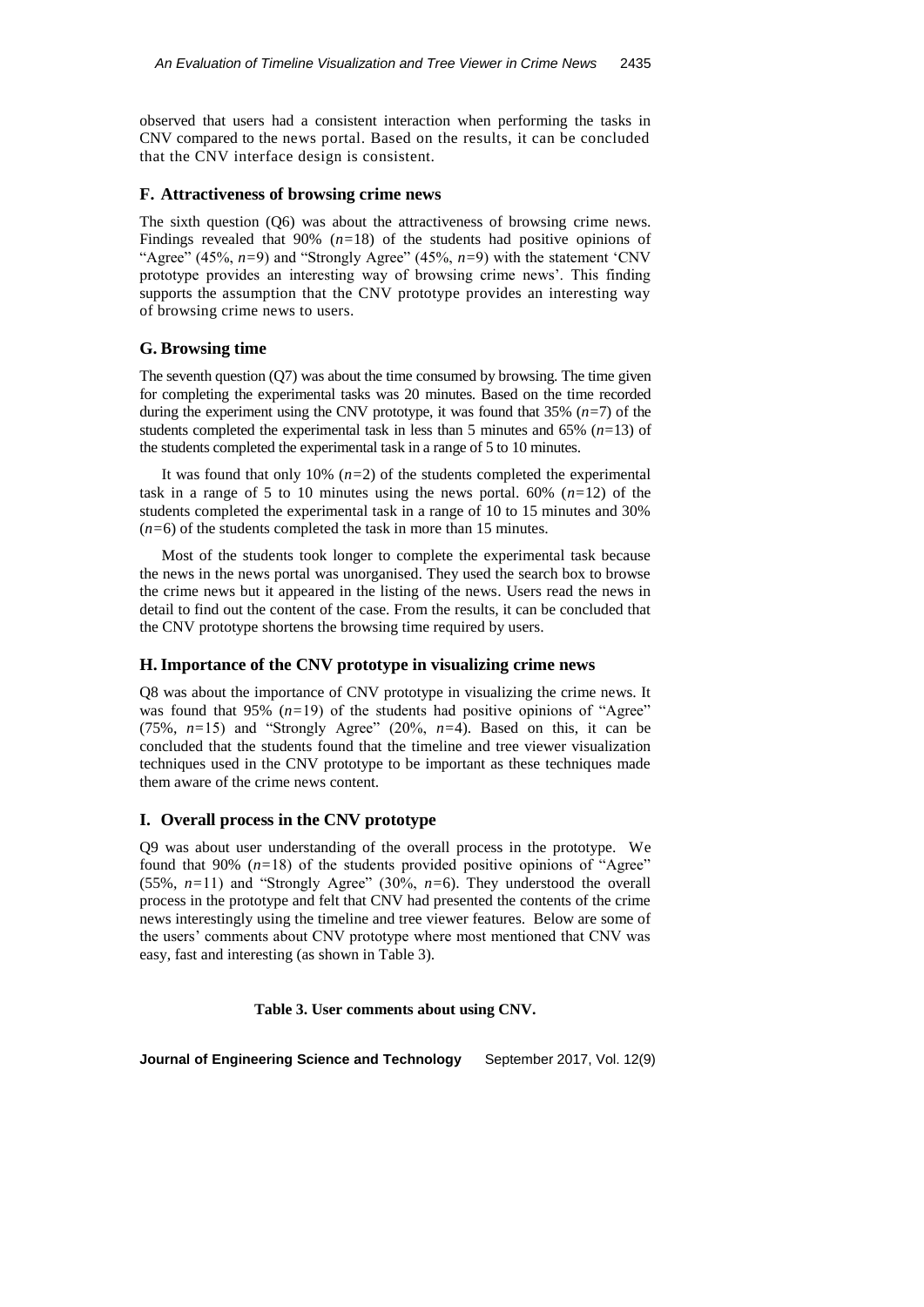| <b>Respondent</b><br>ID | Comments                                                                                                                                        | <b>Perceived</b>       |
|-------------------------|-------------------------------------------------------------------------------------------------------------------------------------------------|------------------------|
|                         | Easy to use and user friendly                                                                                                                   | Easy                   |
| $\overline{4}$          | Easy and fast                                                                                                                                   | Easy, Fast             |
| 6                       | Shortens the time for finding information about<br>criminal cases, analysing criminal cases and<br>presenting the crime news reporting patterns | Fast                   |
| 7                       | Something new and interesting                                                                                                                   | Interesting            |
| 9                       | Fast browsing and the timeline visualization<br>techniques help me to see the frequency of the<br>crime news                                    | Fast                   |
| 12                      | Attractive design, easy to access the crime news<br>within a short time                                                                         | Interesting            |
| 13                      | The timeline feature is absolutely interesting and<br>useful in monitoring crime news. It helped us<br>read the past crime news                 | Interesting,<br>Useful |
| 15                      | Simple and easy to get information                                                                                                              | Easy                   |
| 20                      | I can read the recent crime news easily                                                                                                         | Easy                   |

Based on all the results, it can be concluded that the CNV prototype has a timeline that helps users in identifying the crime progress, represents the date and the event of the crime clearly and helps in comparing the crime news reporting patterns. The CNV prototype also provides the tree viewer that helps users to get an overview about the case, has a consistent interface, provides an interesting way of browsing the crime news, shortens the browsing time, plays an important role in visualizing the crime news and the overall process of the CNV prototype is understandable. 100% of the participants would like to use the CNV prototype again in the future. Overall, the CNV prototype was found to be useful and helpful to the users.

# **6. Conclusion**

Difficulty in understanding a huge amount of information when browsing and searching is a result of improper information visualization. Results and discussions were presented based on user perception and usability questionnaires. It gave us an insight into user perception of timeline visualization and tree viewer techniques to visualize crime news data. Overall, we obtained positive feedback and support. These findings highlight several potential design elements to be incorporated in crime news systems and applications. Timeline visualization and tree viewer provide a new paradigm of monitoring news in an interesting way. Hence, it supports an effective and efficient way of browsing and searching important crime information in criminal cases.

# **References**

1. Mohamad Ali, N.; Mohd, M.; Lee, H.; Smeaton, A.F.; Crestani, F.; and Mohd Noah, S.A. (2011). i-JEN: Visual interactive Malaysia crime news retrieval system. *Proceedings of the 2nd International Visual Informatics Conference IVIC 2011.* Selangor, Malaysia, 284-294.